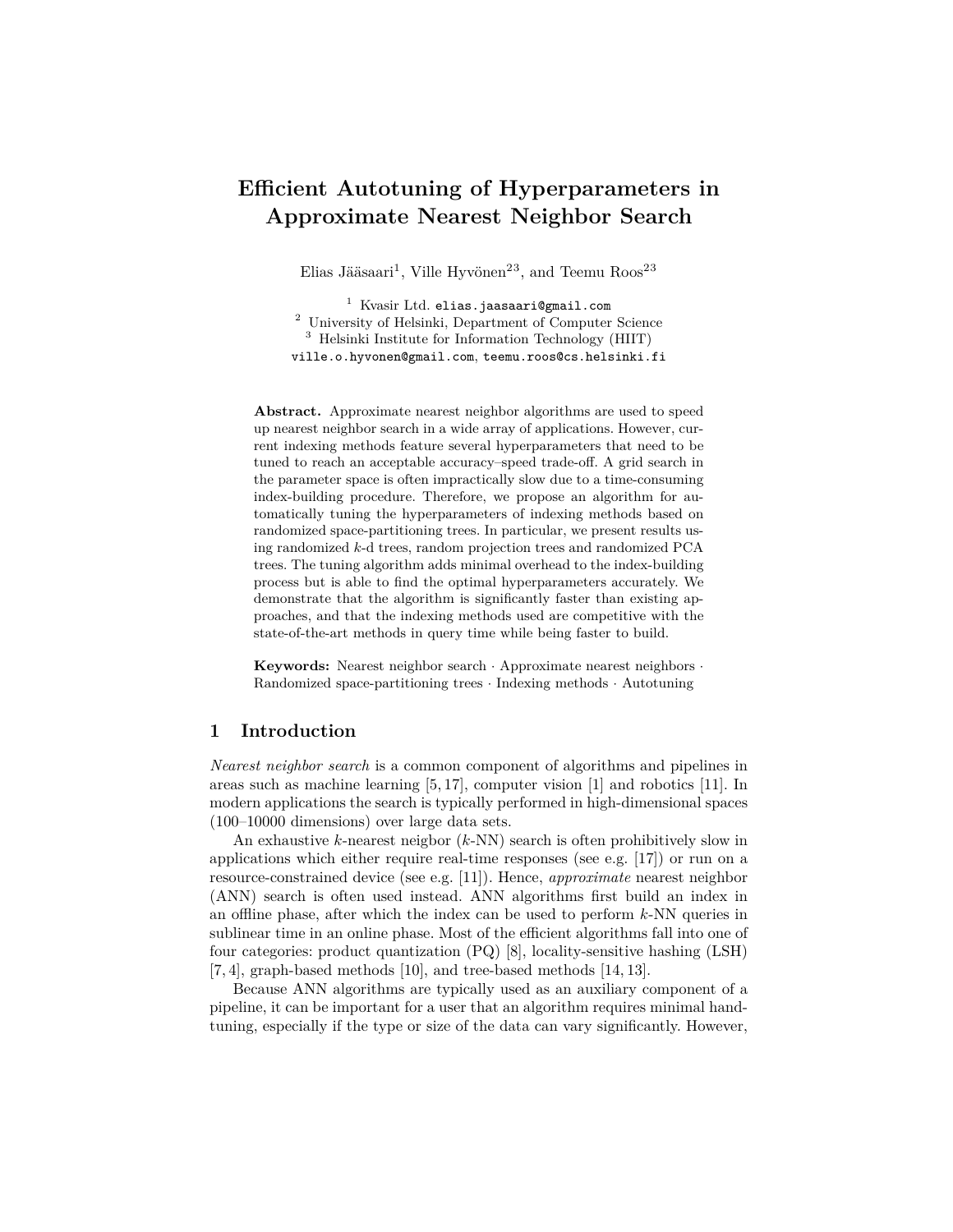ANN algorithms typically have several hyperparameters which need to be tuned by a time-consuming grid search to achieve a given accuracy level or search time.

This problem is solved by an autotuning algorithm where the user specifies an accuracy level, and the tuning algorithm finds the optimal hyperparameter values. Previously, autotuning methods have been proposed for VP-trees [18], multi-probe LSH [4], *k*-means trees and RKD trees [13]. In this paper, we propose an autotuning method that is significantly faster than these methods.

Our approach is based on exploiting the structure of randomized spacepartitioning trees  $[14, 13, 3, 6]$ . ANN algorithms based on randomized spacepartitioning trees have been used recently for example in machine translation [5], object detection [1] and recommendation engines [17].

Trees have several advantages: they are fast in high-dimensional spaces (see e.g. experiments in [13, 6]); they are simple to implement; they support easy insertion and deletion of points and they are independent, making the parallel implementation trivial. Also of great importance to us is that the structure of a tree-based index can be exploited to speed up the hyperparameter tuning.

Several types of randomized space-partitioning trees have been proposed for ANN search. Randomized *k*-d (RKD) trees [14] with a priority queue search are used in the popular open-source library FLANN [13]. Random projection (RP) trees [3] with a voting search have a stronger empirical performance than RKD trees with a priority queue search [6]. However, a single principal component (PCA) tree has been found to be more accurate than a single RP tree [16]. The PCA tree has two problems: it is not randomized, and indexing is slow. To solve these problems, we design a randomized variant of the PCA tree.

Typically ANN algorithms are compared in terms of the accuracy–speed trade-off. However, for the algorithm to be useful in practice, the index building procedure must be efficient as well. We test three different types of trees (RKD, RP and randomized PCA) with two search methods (priority queue and voting) considering both the query stage and the index building stage.

More specifically, in this article we:

- Propose an autotuning algorithm to optimize the hyperparameters of treebased ANN search, and demonstrate that it is faster and more accurate than existing autotuning methods for ANN algorithms.
- Compare experimentally the effect of a) the randomization strategy and b) the search method on the efficiency of randomized trees. In particular, we find RP trees combined with voting search to be the best-performing.
- Demonstrate that the best tree-based method is nearly on par with the stateof-the-art ANN algorithms when measured on the accuracy–speed trade-off, and faster when measured on the index building time.

# **2 Approximate nearest neighbor search**

In *k*-nn search, we have a data set  $\mathbf{x} = (x_1, \ldots, x_n)$ , where each  $x_i \in \mathcal{A}$ , from which we want to find the indices  $f(q)$  of the *k* nearest neighbors for an arbitrary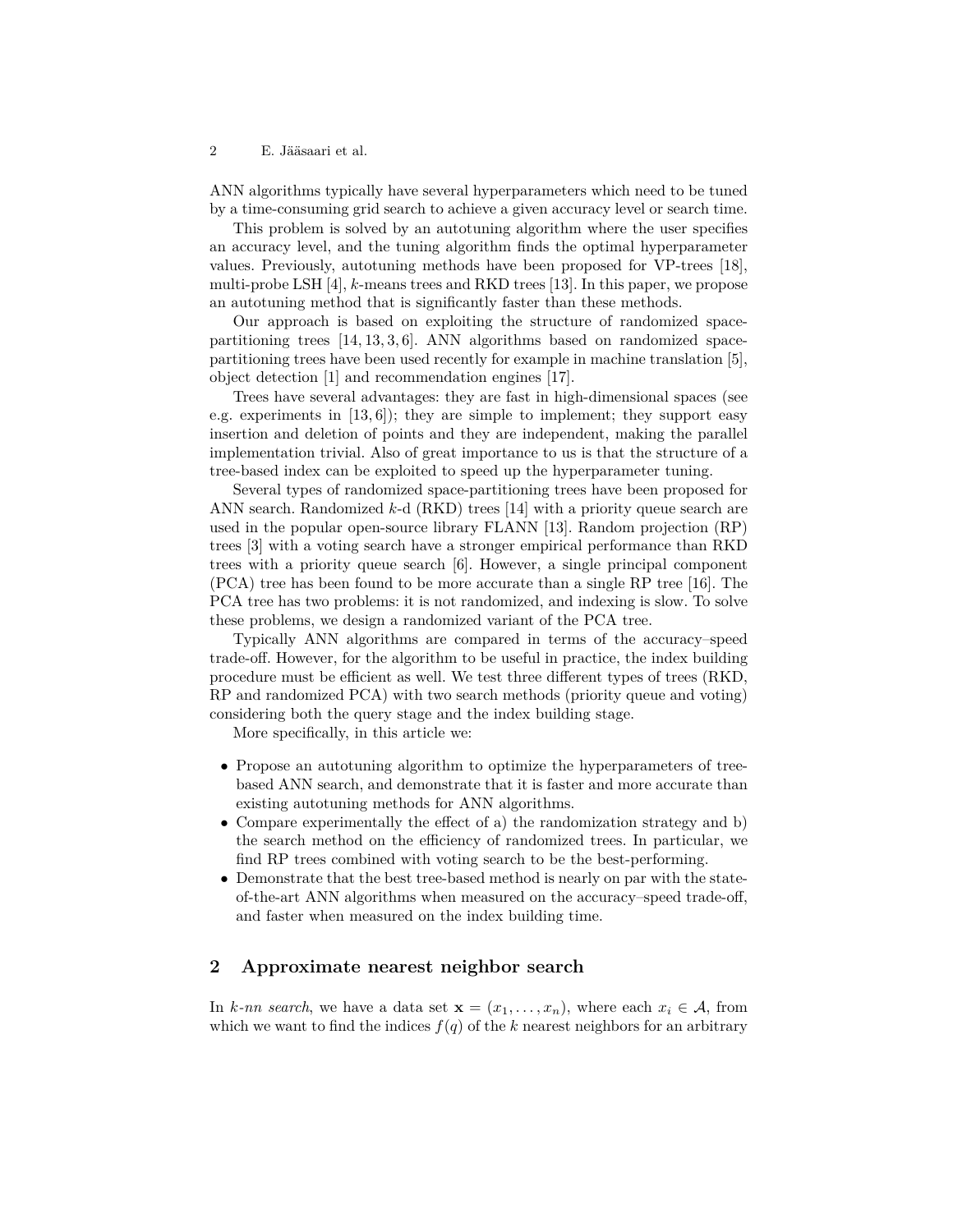query point  $q \in A$  measured by a dissimilarity measure dis $(u, v) : A^2 \mapsto \mathbb{R}$ . We assume the dissimilarity measure to be the Euclidean distance  $||u - v||_2$ .

In *approximate nearest neighbor* (ANN) search, it is sufficient that the *k* points returned by the approximation algorithm are the true nearest neighbors of the query point only with high probability. We denote the returned points by  $\hat{f}(q; \alpha, r)$ , where  $\alpha$  stands for the hyperparameters of the algorithm, and **r** stands for the realization of a set of random vectors used by the algorithm.

The accuracy of the approximation is measured by the *error rate*  $\text{Err}(q; \alpha, r) =$  $\frac{1}{k}\sum_{j=1}^{k} \mathbb{1}(f_j(q) \notin \hat{f}(q;\boldsymbol{\alpha},\mathbf{r}))$ , which is the proportion of missed true nearest neighbors; the indices of the true nearest neighbors are denoted by  $f(q)$  =  $(f_1(q), \ldots, f_k(q))$ . Equivalently, we can use *recall*:  $\text{Rec}(q; \alpha, \mathbf{r}) = 1 - \text{Err}(q; \alpha, \mathbf{r})$ .

In addition to the error rate, we also consider the query time, denoted  $Time(q; \alpha, r)$ , when assessing the performance of an ANN algorithm. The hyperparameter optimization problem can be formulated in two ways:

- 1. Fix the expected error rate  $e \in (0,1)$  and find the hyperparameters  $\alpha$  that minimize  $E[\text{Time}(Q; \alpha, \mathbf{R})]$  under the constraint  $E[\text{Err}(Q; \alpha, \mathbf{R})] \leq e$ .
- 2. Fix the expected query time  $t \in (0, \infty)$  and find the hyperparameters  $\alpha$  that minimize  $E\left[\text{Err}(Q; \boldsymbol{\alpha}, \mathbf{R})\right]$  under the constraint  $E\left[\text{Time}(Q; \boldsymbol{\alpha}, \mathbf{R})\right] \leq t$ .

The expectations *E* [·] are over both the distribution of a query point *Q* and the random vectors **R**. These expectations can be estimated using a validation set of query points and a generated sample of random vectors.

### **3 Randomized space-partitioning trees**

#### **3.1 Index construction**

A binary space-partitioning tree recursively divides the data points into different cells with the assumption that nearby points fall into the same cells. At each branch of the recursion, the data set **x** is projected onto a chosen direction and assigned into one of the two child nodes by applying a split criterion. In practice we use the median split to ensure balanced trees. This process (Algorithm 1) is continued at the child nodes until the maximum depth  $\ell$  is met.

The type of a space-partitioning tree is determined by its choice of projection direction (see Figure 1 for an illustration on 2D data). In Algorithm 1, each different type of tree implements its own version of the abstract function GENERATE-DIRECTION which chooses this direction. Its argument  $\psi$  represents the tree-type dependent tuning parameters.

In randomized space-partitioning trees, the projection direction is chosen in a non-deterministic fashion. Randomized *k*-d (RKD) trees [14] choose a coordinate direction uniformly at random from *m* directions of the highest variance as the projection direction (we use  $m = 5$  as suggested in [14]). Another popular randomized variant is a random projection (RP) tree [3] in which the projection direction is chosen uniformly at random from the *d*-dimensional unit sphere. We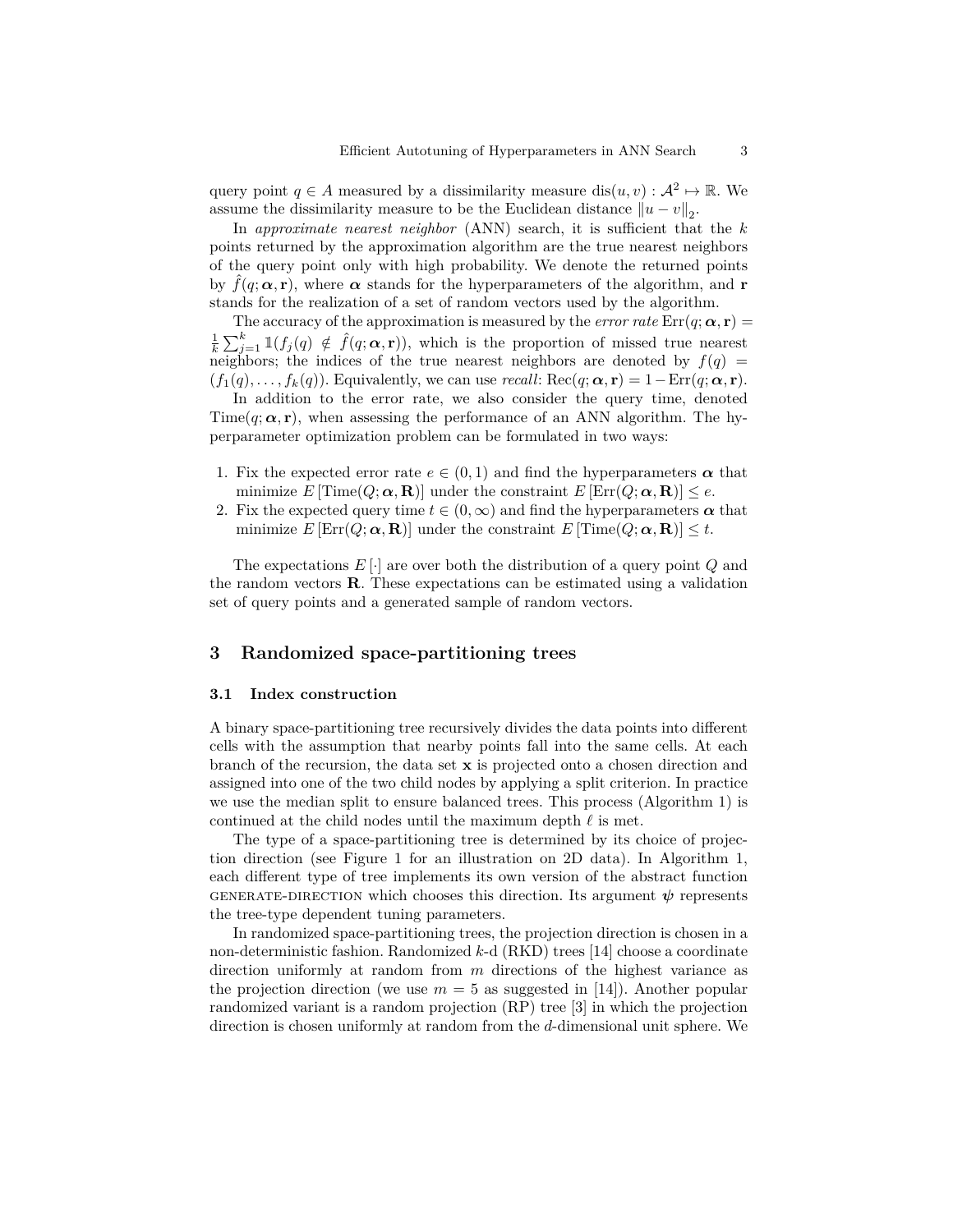**Algorithm 1**

1: **function** GROW-TREE(depth,  $\mathbf{x}, \ell, \psi$ ) 2: **if** depth  $== \ell$  **then** 3: **return** indices of points in **x** as a tree node 4: direction  $\leftarrow$  GENERATE-DIRECTION( $\psi$ ) 5:  $p \leftarrow \text{PROJECT}(\mathbf{x}, \text{direction})$ 6: cut  $\leftarrow$   $\text{SPLIT(p)}$ 7: left  $\leftarrow$  GROW-TREE(depth + 1,  $\mathbf{x}$ [ $\mathbf{p} \leq \text{cut}$ ],  $\ell$ ) 8: right  $\leftarrow$  GROW-TREE(depth + 1,  $\mathbf{x}$ [p > cut],  $\ell$ ] 9: **return** (left, right, cut, direction) as a tree node

use a sparse version [6], in which only a proportion  $a = 1/$ √ *d* of the components of the random vectors are non-zero.

If the first principal component of the data is used as the projection direction, the resulting data structure is a principal component (PCA) tree [16]. However, the original PCA trees are on the one hand deterministic which makes improving accuracy with multiple trees impossible, and on the other hand slow to compute, as computing exact PCA is costly. To speed up the computation, using gradient descent updates to approximate the first principal component of the data at each node of the tree has been suggested [12]. However, index construction still takes  $\mathcal{O}(nd^2(i+\ell))$  time, where *i* is the number of gradient descent updates.



**Fig. 1.** Different projection directions: *k*-d (left), RP (middle) and PCA (right).

We make PCA trees more practical for ANN search by modifying the gradient descent update<sup>4</sup> to choose uniformly at random only  $a = \sqrt{d}$  dimensions of the data at each node of the tree, and compute the estimated covariance matrix using only these dimensions. Growing a randomized PCA tree is an  $\mathcal{O}(nd(i + \ell))$ operation since now computing the sample covariance matrix takes only  $\mathcal{O}(nd)$ operations. Considering only a sample of dimensions also ensures that the trees are randomized, allowing us to build multiple trees to increase accuracy.

<sup>&</sup>lt;sup>4</sup> The gradient descent consistently converges with the learning rate  $\gamma = 0.01$  in all our experiments; we did not observe further tuning of the learning rate to be necessary.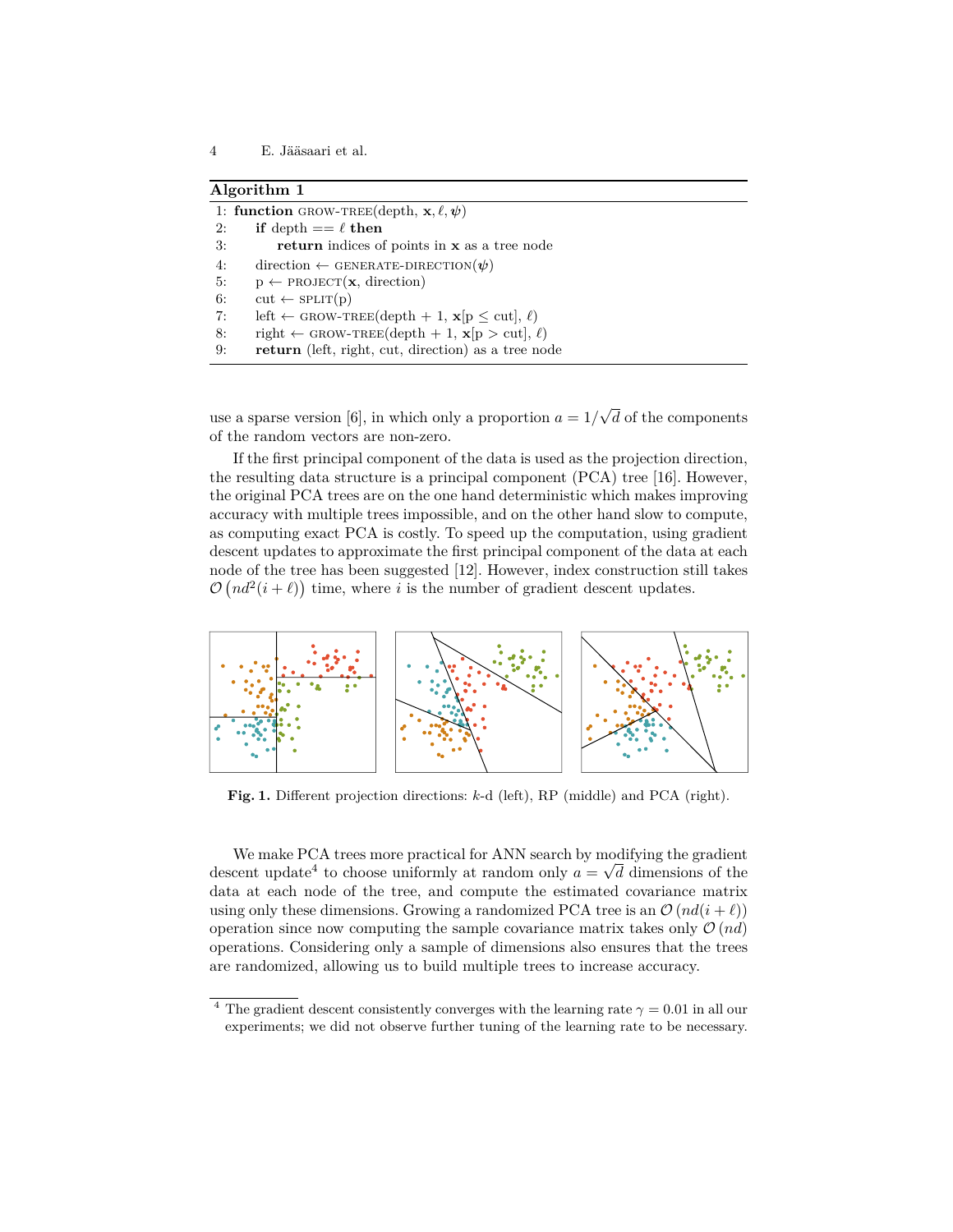

**Fig. 2.** Recall vs. query time with different trees and search methods for MNIST (left) and Fashion-MNIST (right) for  $k = 10$ . Towards bottom right is better.

#### **3.2 ANN search using multiple trees**

To use an index consisting of *T* randomized space-partitioning trees to find *k* approximate nearest neighbors of a query point  $q$ , the query point is first routed down to a leaf at each of the trees: at each level the query point is first projected onto the saved projection direction and then routed into the left or the right child node depending on which side of the split point its projection falls. There are two strategies to choose the candidate set of points for which the true distances are evaluated: priority queue search and voting search. Both of these are independent of the randomization strategy used to grow the trees.

**Priority queue search** In a priority queue search [14], a single priority queue, ordered according to the distance from the query point to the splitting hyperplanes, is maintained for all trees. When distances from the query point to all the points sharing a leaf with the query point are evaluated, *b* extra branches are explored; the priority queue is used to choose the branches.

**Voting search** In a voting search [6], distances are computed only to the subset of the points sharing a leaf with the query point. When a data point belongs to the same leaf as a query point in a tree, it gets a vote, and distances are evaluated only to the points that have at least *v* votes.

#### **3.3 Comparison of randomization and search methods**

Figure 2 shows the accuracy–speed trade-off for all combinations of the considered tree types and search methods on two benchmark data sets. For RP trees, the results are in line with previous experiments [6]. For each type of tree, voting outperforms priority queue (for a given recall level, its query time is faster).

For different tree types, the results vary between the data sets. Note that although both data sets for which results are shown have the same sample size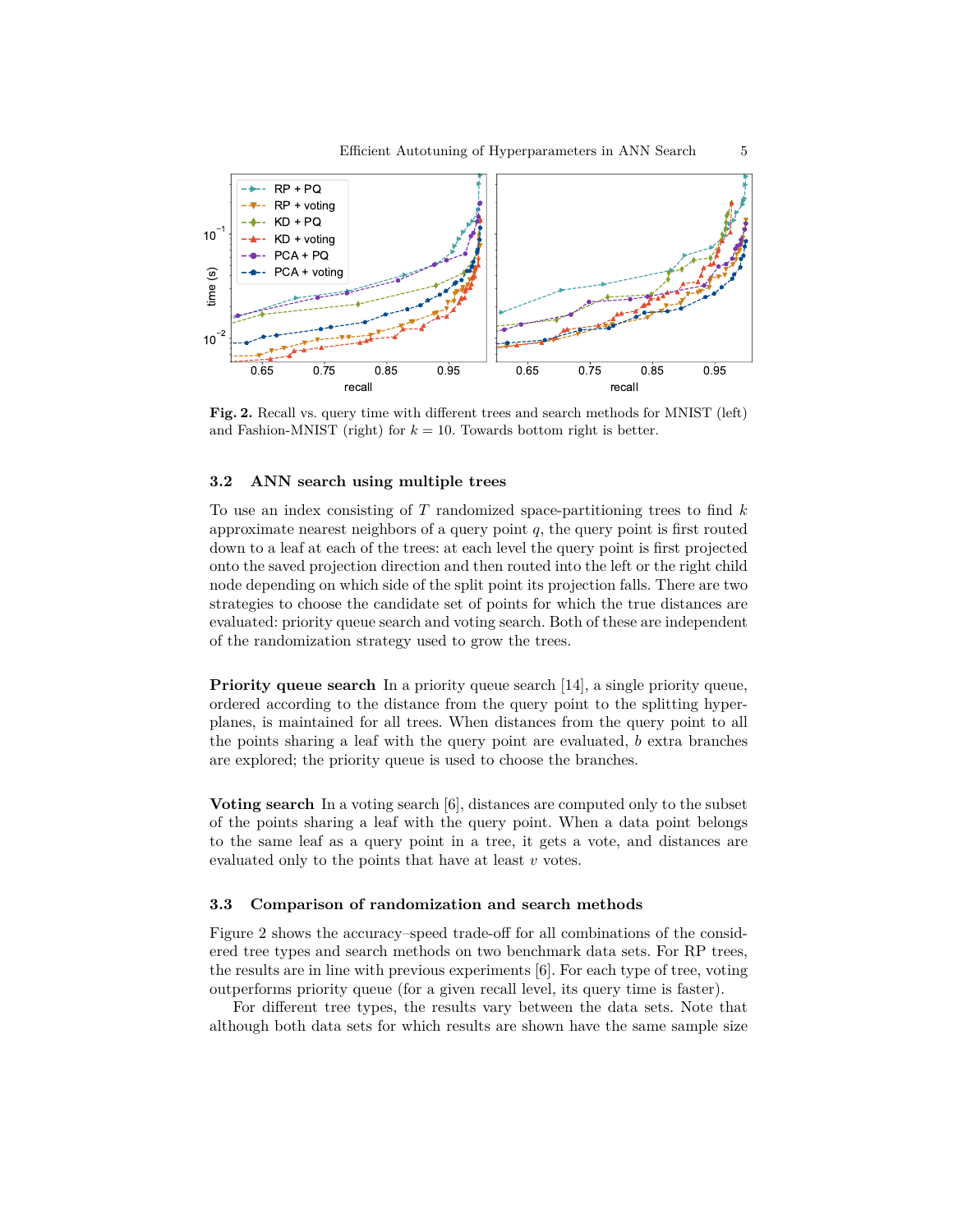

**Fig. 3.** Recall (for  $k = 10$ ) as a function of the number of trees on MNIST (left) and Fashion-MNIST (right) for RP, RKD and randomized PCA trees.  $\ell = 8, v = 1$ .

 $(n = 60000)$  and dimensionality  $(d = 784)$ , the relative order of the trees is different: for MNIST, RKD trees are the fastest, and randomized PCA trees are the slowest; whereas for Fashion-MNIST, randomized PCA trees are the fastest, and RKD trees are the slowest. This means that the relative performance of different randomization strategies depends also on the distribution of the data.

Figure 3 further illustrates the differences between the tree types with fixed parameters: on Fashion-MNIST, PCA trees are noticeably more accurate than RKD trees and RP trees, especially for a small amount of trees. This explains the stronger performance of PCA trees with the optimal parameters; observe that the slightly stronger performance of RKD trees on MNIST is due to their that the slightly stronger performance of KKD trees on MN<br>faster projection times (1 vs.  $\sqrt{d}$  operations per projection).

However, the differences between tree types are less pronounced than the difference between search methods. Since we can use the same projection vector on each node at the same level of an RP tree, they are the fastest to build (see Table 2). Thus, we present some of the experimental results only for them.

## **4 An autotuning algorithm**

Since voting outperforms using a priority queue for all the data sets and the tree types, we present an autotuning algorithm for the voting search. Any of the different tree types can be used. Hence, the tuned hyperparameters  $\alpha$  are the number of trees *T*, the depth of the trees  $\ell$ , and the vote threshold *v*.

The optimal hyperparameter values are searched from the whole range  $\alpha_{\rm lim} =$  $(1, \ldots, T_{\text{max}}) \times (\ell_1, \ldots, \ell_{\text{max}}) \times (1, \ldots, v_{\text{max}})$ ; setting a grid interval is not required. Here we use  $v_{\text{max}} = T_{\text{max}}$ ,  $\ell_{\text{max}} = \lfloor \log_2 n \rfloor$ . Since each individual tree consumes the same amount of memory and takes an equal time to grow,  $T_{\text{max}}$ can be chosen as a limit on the building time or the memory consumption.

#### **4.1 Estimating recall and candidate set size**

The autotuning algorithm (Algorithm 2) first builds an index consisting of  $T_{\text{max}}$ trees of depth  $\ell_{\text{max}}$  (function GROW-TREES). The true neighbors of each test query  $q_i$  are subsequently found by the function EXACT-KNN.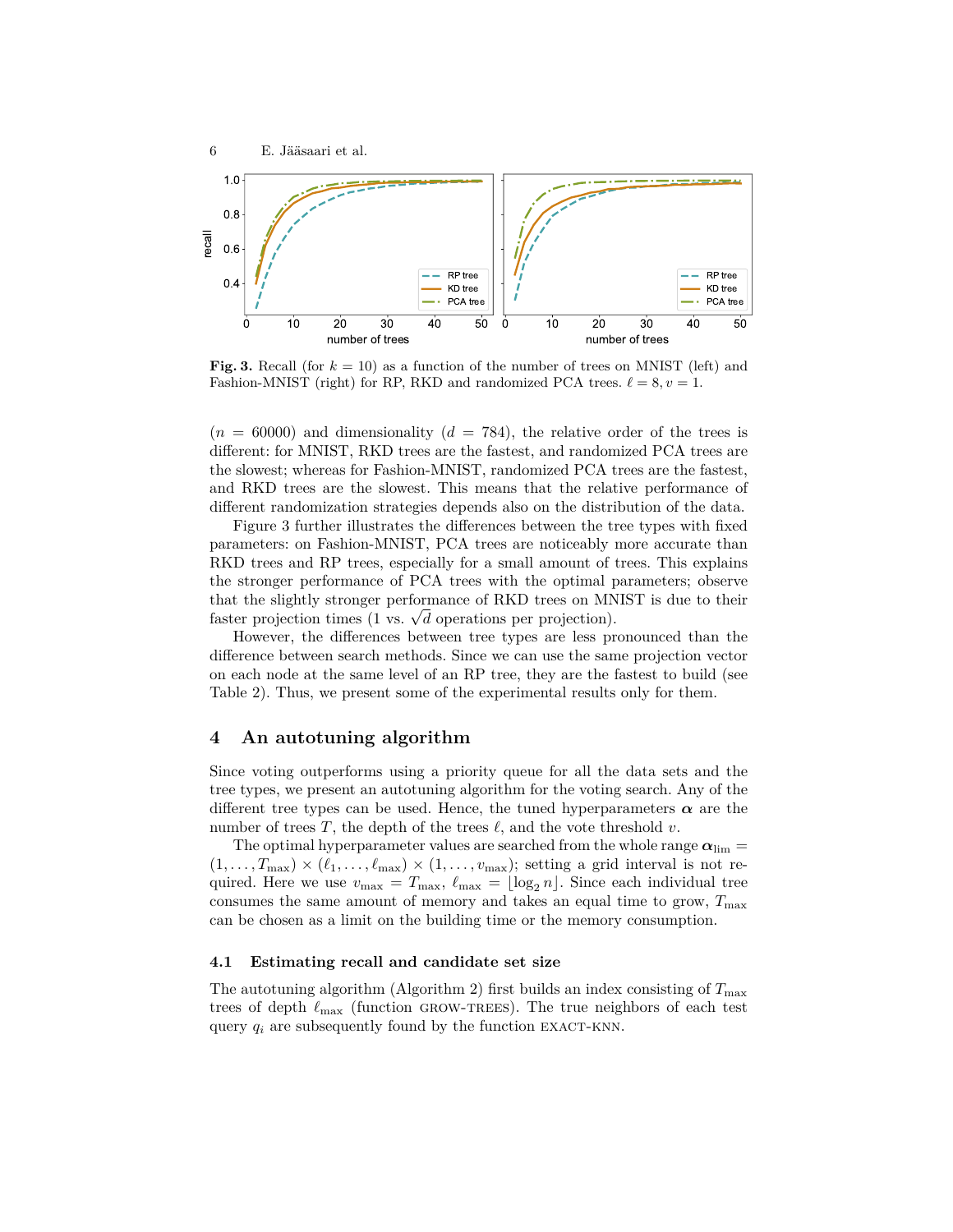#### **Algorithm 2**

|    | 1: function GENERATE-INDEX-AUTO $(\alpha_{\lim}, \mathbf{x}, \mathbf{q}, k, \psi)$             |
|----|------------------------------------------------------------------------------------------------|
| 2: | trees $\leftarrow$ GROW-TREES $(\mathbf{x}, \alpha_{\text{lim}}, \psi)$                        |
| 3: | for $i = 1, \ldots, m$ do                                                                      |
| 4: | true-knn $\leftarrow$ EXACT-KNN $(q_i, k, \mathbf{x})$                                         |
| 5: | $A_i \leftarrow \text{COUNT-EXECTED}(\boldsymbol{\alpha}_{\text{lim}}, q_i, \text{true-knn})$  |
| 6: | $B_i \leftarrow \text{COUNT-ELECTED}(\boldsymbol{\alpha}_{\text{lim}}, q_i, \{1, \ldots, n\})$ |
| 7: | recalls $\leftarrow \frac{1}{km} \sum_{i=1}^{m} A_i$                                           |
| 8: | query-times $\leftarrow$ FIT-TIMES $(\frac{1}{m}\sum_{i=1}^{m}B_i, \mathbf{x}.dim)$            |
| 9: | return recalls, query-times, trees                                                             |
|    |                                                                                                |

For each test query, the elected points are counted by COUNT-ELECTED (Algorithm 3) for two sets: the whole data set and the set of true *k* nearest neighbors. When using an index consisting of the first *T* trees, all the points that were elected when using an index consisting of the first  $T-1$  trees are also elected for the fixed vote threshold *v*. This means that we only have to count the points which get their *v*:th vote at the *T*:th tree (line 7 of Algorithm 3). Hence, we can count the numbers of elected points for all  $1, \ldots, T_{\text{max}}$  number of trees with minimal overhead compared to counting them only for  $T_{\text{max}}$  trees.

| Algorithm 3 |                                                                                                      |  |  |  |  |  |  |
|-------------|------------------------------------------------------------------------------------------------------|--|--|--|--|--|--|
|             | 1: function COUNT-ELECTED( $\alpha_{\text{lim}}, q, I$ )                                             |  |  |  |  |  |  |
| 2:          | initialize three-dimensional tensor $A$                                                              |  |  |  |  |  |  |
| 3:          | for $\ell = \ell_1, \ldots, \ell_{\text{max}}$ do                                                    |  |  |  |  |  |  |
| 4:          | initialize votes as zero vector of length $n$                                                        |  |  |  |  |  |  |
| 5:          | initialize c as zero vector of length $v_{\text{max}}$                                               |  |  |  |  |  |  |
| 6:          | for $T = 1, \ldots, T_{\text{max}}$ do                                                               |  |  |  |  |  |  |
| 7:          | $c \leftarrow c + \text{COUNT-VOTES}(T, \ell, q, I, \text{ votes})$                                  |  |  |  |  |  |  |
| 8:          | write $c$ to $A$                                                                                     |  |  |  |  |  |  |
| 9:          | return A                                                                                             |  |  |  |  |  |  |
|             | 10: function COUNT-VOTES $(T, \ell, q, I, \text{ votes})$                                            |  |  |  |  |  |  |
| 11:         | initialize counts as zero vector of length $v_{\text{max}}$                                          |  |  |  |  |  |  |
| 12:         | leaf $\leftarrow$ node containing q at level $\ell$ of the T:th tree                                 |  |  |  |  |  |  |
| 13:         | for point in leaf do                                                                                 |  |  |  |  |  |  |
| 14:         | if point $\in I$ then                                                                                |  |  |  |  |  |  |
| 15:         | $votes[point] \leftarrow votes[point] + 1$                                                           |  |  |  |  |  |  |
| 16:         | $\text{counts}[\text{votes}[\text{point}]] \leftarrow \text{counts}[\text{votes}[\text{point}]] + 1$ |  |  |  |  |  |  |
| 17:         | return counts                                                                                        |  |  |  |  |  |  |

The counting is done by the function COUNT-VOTES (Algorithm 3) which adds a vote for each point of the node, and for each  $v = 1, \ldots v_{\text{max}}$ , counts how many points of this node get their *v*:th vote.

Finally, the expected recall and candidate set size can be estimated by their sample means for each parameter combination (lines 7 and 8 in Algorithm 2).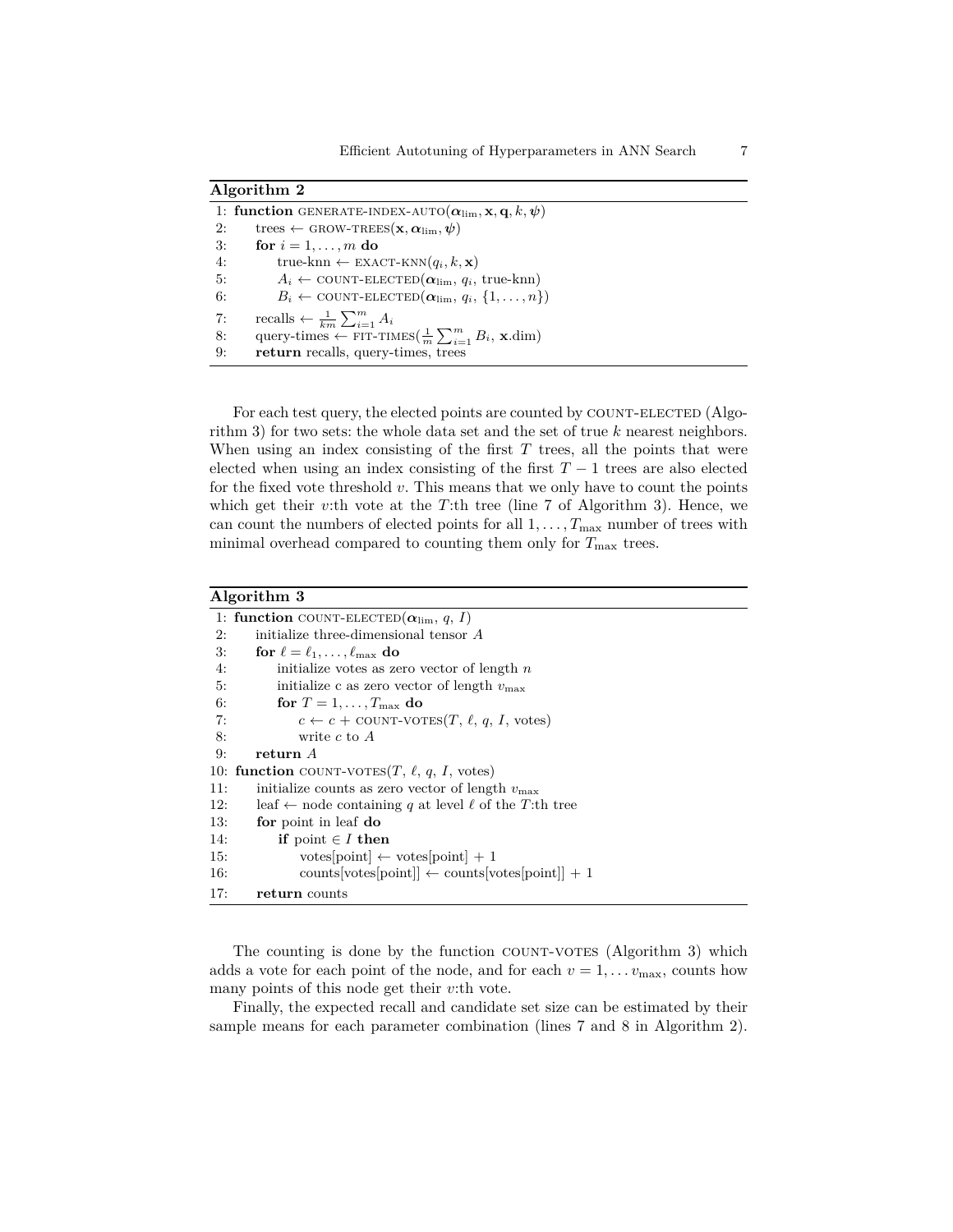Since a brute force strategy of performing actual test queries and timing them for each possible hyperparameter combination in the set  $\alpha_{\text{lim}}$  is impractically slow, the function FIT-TIMES estimates the expected query time as a function of the candidate set size and data dimension as described in the following section.

#### **4.2 Estimating the query time**

We exploit linear scaling of the components of a query to build a model which estimates the query time. The query time can be split into the candidate pruning time and the final search time. Further, the candidate pruning phase is dominated by two operations: projecting the points onto the split directions, and vote counting. This suggests that we can estimate each of the three times separately:

 $\text{Time}(q; \boldsymbol{\alpha}, \mathbf{r}) \approx \text{Time}_{\text{proj}}(q; \boldsymbol{\alpha}, \mathbf{r}) + \text{Time}_{\text{vote}}(q; \boldsymbol{\alpha}, \mathbf{r}) + \text{Time}_{\text{dist}}(q; \boldsymbol{\alpha}, \mathbf{r}).$ 

**Projection time** The projection time depends on the type of randomization used in the trees. In RKD trees, the projection time is insignificant because coordinate axes are used as split directions. For RP trees and randomized PCA trees, the query point is projected onto a sparse vector at each level of each tree. Hence, the projection time is approximately linear w.r.t. the number of random vectors  $z := T\ell$  the query point is projected onto. Thus, we can use a linear model to estimate the projection time for known hyperparameters  $T$  and  $\ell$ .

To collect the data for the model, we design an experiment by choosing a representative sample  $\mathbf{z} = (z_1, \ldots, z_w)$  of sparse random matrices with *d* columns and  $z_1, \ldots, z_w$  total components, and measuring the elapsed times to multiply a *d*-component vector by each of these matrices. The sparsity is fixed as  $a = 1/\sqrt{d}$ .

When measuring running times, we observed that the random variation is typically small, but sometimes outliers appear, for example due to other processes activating on the background. This is why we use the Theil-Sen estimator [15] to model the dependence between the number of random vectors and projection time. It is a non-parametric estimator for a linear trend, and is much more robust against outliers than ordinary least squares regression.

Now the expected projection time for the hyperparameter values  $\boldsymbol{\alpha} = (T, \ell, v)$ can be estimated as  $\widehat{\text{Time}}_{\text{proj}}(\mathbf{q}; \boldsymbol{\alpha}, \mathbf{r}) = \hat{\beta}_0 + z\hat{\beta}_1$ , where  $z = T\ell$ , and  $\hat{\beta}_0$  and  $\hat{\beta}_1$ are the intercept and the slope estimated by the Theil-Sen method.

**Voting time** For one tree, counting the votes means adding a vote for each point of the leaf the query point falls into. For *T* trees, this means that the whole voting step takes roughly  $T_{n_0}$  operations, where  $n_0 = \lceil n/2^{\ell} \rceil$  is the maximum leaf size. This means that we can model the voting time as a linear function of  $y := T n_0$ , and proceed as in estimating the projection times.

**Final search time** The final search in the candidate set is dominated by computing the distances to all  $|S|$  points of the candidate set, which takes  $|S|d$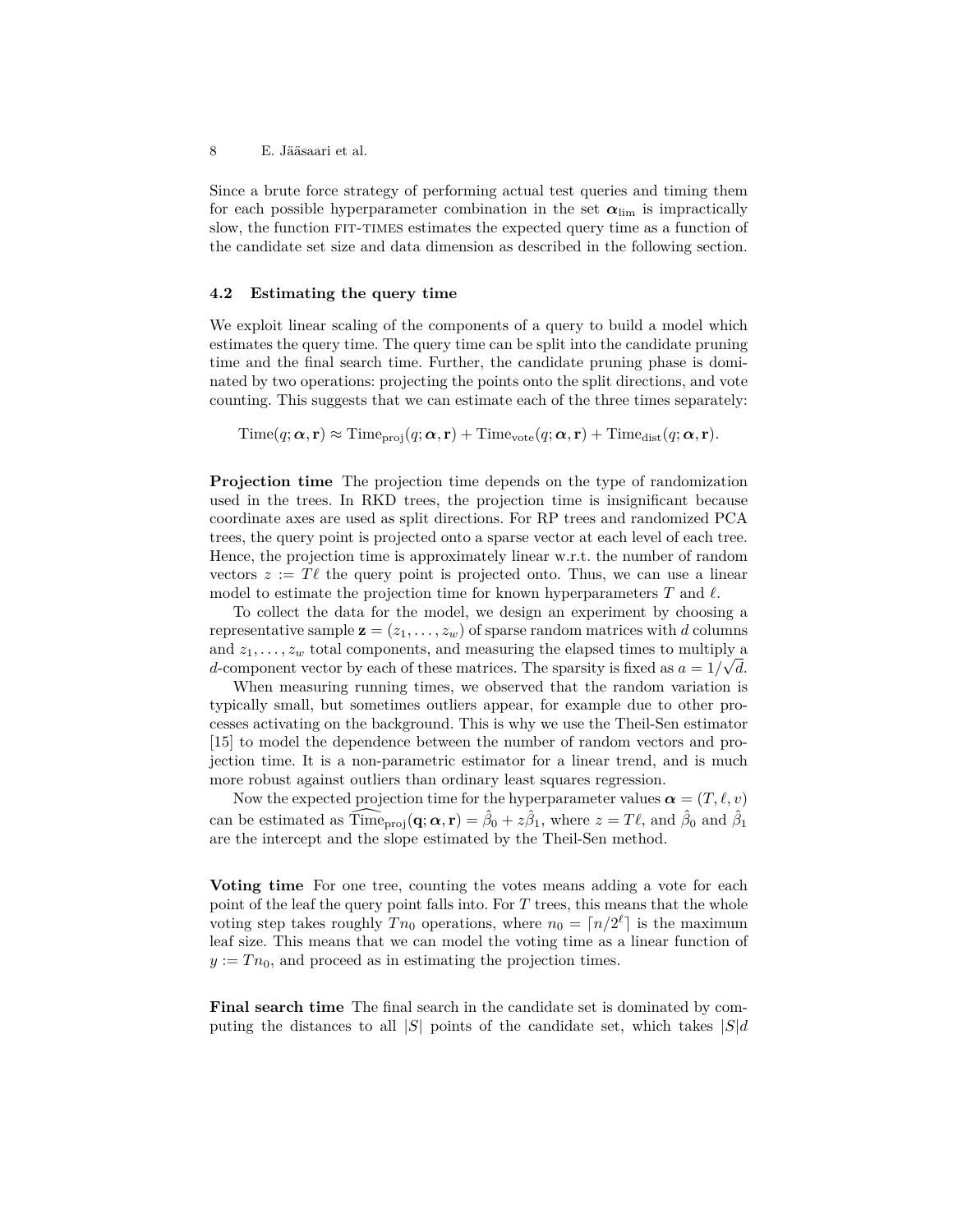

**Fig. 4.** Left: Recall estimated by autotuning vs. recall on the test set. Right: Recall vs. query time on test set for optimal parameters and auto-tuned parameters. *k*=10.

operations; hence it is approximately linear with respect to the candidate set size  $|S|$ . Thus, we can proceed as before, this time measuring the time it takes to compute the distances from any *d*-dimensional query point to |*S*| vectors of dimension *d*. After fitting the model, the final search time can be estimated as

$$
\widehat{\rm Time}_{\rm dist}({\bf q};{\boldsymbol\alpha},{\bf r})=\hat{\alpha}_0+|\bar{S}({\bf q};{\boldsymbol\alpha},{\bf r})|\hat{\alpha}_1,
$$

where  $\hat{\alpha}_0$  and  $\hat{\alpha}_1$  are the coefficients of the Theil-Sen estimator, and  $|\bar{S}(\mathbf{q}; \alpha, \mathbf{r})|$ is the observed mean candidate set size for this hyperparameter combination.

#### **4.3 Using the autotuning index**

After the expected recall levels and the query times have been computed, finding the optimal parameter combination is a matter of a simple table lookup. Since the index has already been built, growing new trees is not required: if the optimal parameter combination is  $\hat{\boldsymbol{\alpha}} = (\hat{T}, \hat{\ell}, \hat{v})$ , we can just pick the first  $\hat{T}$  trees that have already been built, and prune them to depth  $\ell$ .

## **5 Experimental results**

First, we verify using RP trees that the autotuning algorithm accurately estimates the recall. Figure 4 (a) shows estimated recall on a validation set against recall on an independent test set for the MNIST data set. Larger validation sets yield sharper estimates, indicating the consistency of the estimator. The results are similar for other data sets and tree types. Figure 4 (b) compares on an independent test set hyperparameters optimized by the autotuning algorithm (RP auto) for the validation set to hyperparameters optimized for the test set (optimal). The parameters found by the algorithm are near-optimal.

Next, we compare the performance of the presented algorithm with RP trees to other autotuning algorithms for ANN: autotuning for VP-trees [18] and multiprobe LSH [4] implemented in NMSLib [2] and autotuning for RKD trees and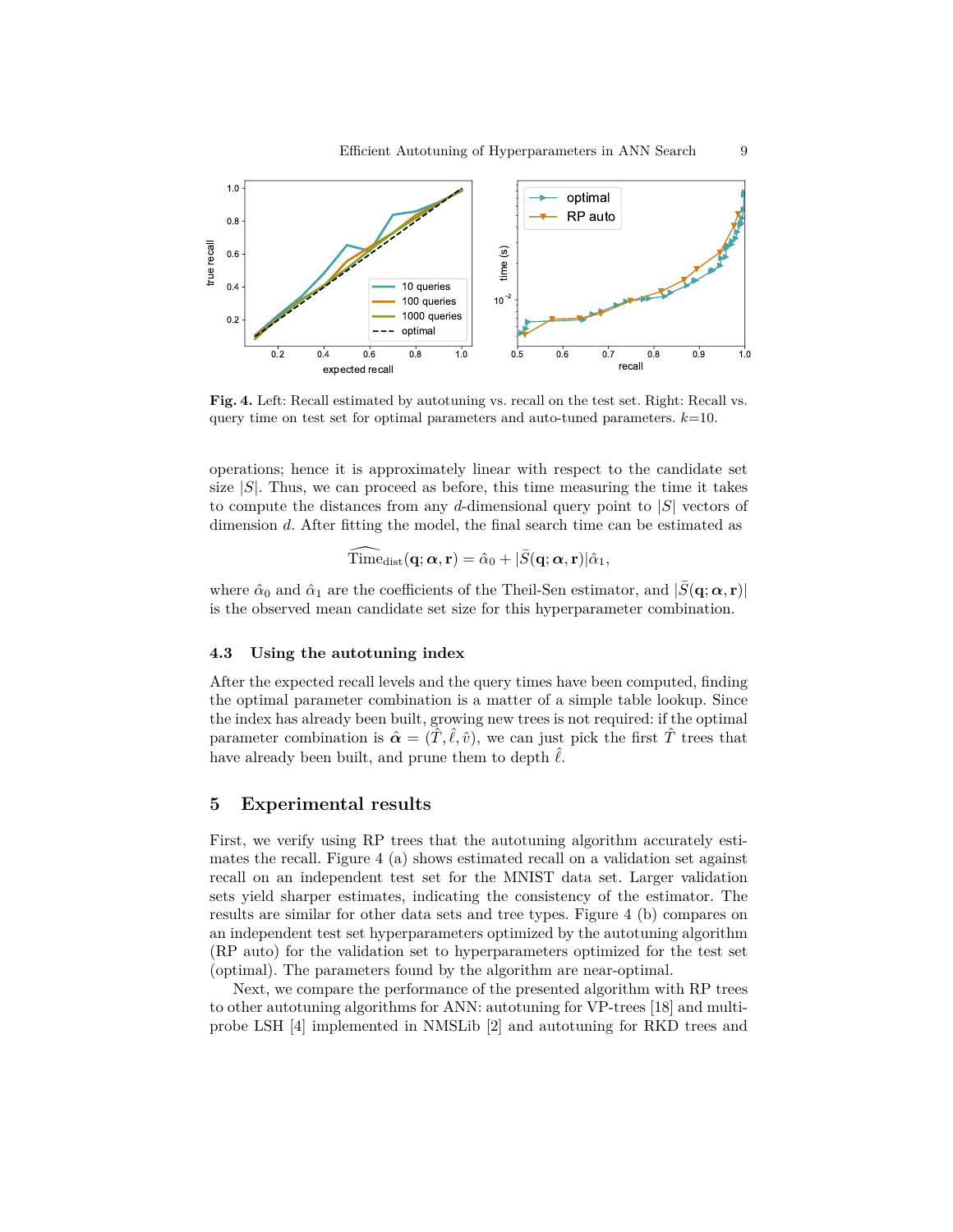|               |        | Target recall 80\% |               |                                                                                                       | Target recall 90% |             |                          |                                                                    |              |
|---------------|--------|--------------------|---------------|-------------------------------------------------------------------------------------------------------|-------------------|-------------|--------------------------|--------------------------------------------------------------------|--------------|
|               |        | RP                 | LSH           |                                                                                                       | VPtree FLANN      | RP          | LSH                      |                                                                    | VPtree FLANN |
|               |        | tuning $13.23$     | 26.84         | 744.4                                                                                                 | 102.2             | 13.23       | 24.61                    | 926.1                                                              | 113.9        |
| MNIST         | search | 0.111              | 1.164         | 0.739                                                                                                 | 0.206             | 0.169       | 2.513                    | 1.368                                                              | 0.311        |
|               | recall | 0.822              | 0.853         | 0.831                                                                                                 | 0.654             | 0.909       | 0.939                    | 0.911                                                              | 0.790        |
|               | stdev  | $\pm 0.009$        | $\frac{1}{2}$ | $\frac{1}{2}$                                                                                         | $\pm 0.020$       | $\pm 0.004$ | $\overline{\phantom{m}}$ | $\overline{\phantom{m}}$                                           | $\pm 0.017$  |
|               |        | tuning $13.22$     | 26.70         | 396.5                                                                                                 | 104.8             | 13.23       | 25.38                    | 427.4                                                              | 136.4        |
| Fashion       | search | 0.129              | 0.917         | 0.353                                                                                                 | 0.310             | 0.198       | 1.575                    | 0.557                                                              | 0.216        |
|               | recall | 0.798              | 0.850         | 0.813                                                                                                 | 0.693             | 0.881       | 0.927                    | 0.908                                                              | 0.825        |
|               | stdev  | $\pm 0.007$        | $\equiv$ $-$  | $\frac{1}{2}$                                                                                         | $\pm 0.034$       | $\pm 0.006$ | $\equiv$ $-$             | $\overline{\phantom{m}}$                                           | $\pm 0.025$  |
|               |        | tuning $75.89$     | 156.1         | 3026                                                                                                  | 724.9             | 76.28       | 158.9                    | $\ast$                                                             | 751.6        |
| Trevi         | search | 1.730              | 14.01         | 13.58                                                                                                 | 2.813             | 3.371       | 25.63                    | $\ast$                                                             | 4.276        |
|               | recall | 0.822              | 0.837         | 0.832                                                                                                 | 0.566             | 0.914       | 0.918                    | $\ast$                                                             | 0.679        |
|               | stdev  | $\pm 0.011$        | $\sim$ $-$    | $\sim 100$ km s $^{-1}$                                                                               | $\pm 0.028$       | $\pm 0.006$ | $\overline{\phantom{m}}$ | $\ast$                                                             | $\pm 0.016$  |
|               |        | tuning $32.78$     | 55.48         | 120.6                                                                                                 | 134.6             | 32.76       | 54.56                    | 134.0                                                              | 149.1        |
| Random search |        | 0.074              | 0.256         | 0.409                                                                                                 | 0.049             | 0.095       | 0.249                    | 0.659                                                              | 0.087        |
|               | recall | 0.804              | 0.882         | 0.827                                                                                                 | 0.602             | 0.902       | 0.941                    | 0.911                                                              | 0.728        |
|               | stdev  | $\pm 0.012$        |               | $\mathcal{L}=\mathcal{L}^{\mathcal{L}}$ , where $\mathcal{L}^{\mathcal{L}}=\mathcal{L}^{\mathcal{L}}$ | $\pm 0.015$       | $\pm 0.007$ |                          | $\mathcal{L} = \{ \mathcal{L} \mid \mathcal{L} \in \mathcal{L} \}$ | $\pm 0.015$  |
|               |        | tuning $317.4$     | 484.1         | 960.4                                                                                                 | $\ast$            | 318.1       | 437.9                    | 1127                                                               | $\ast$       |
| <b>GIST</b>   | search | 9.253              | 122.4         | 41.55                                                                                                 | $\ast$            | 15.51       | 205.7                    | 66.54                                                              | $\ast$       |
|               | recall | 0.784              | 0.862         | 0.864                                                                                                 | $\ast$            | 0.881       | 0.942                    | 0.940                                                              | $\ast$       |
|               | stdev  | $\pm 0.011$        |               |                                                                                                       | $\ast$            | $\pm 0.005$ | $\overline{\phantom{m}}$ |                                                                    | $\ast$       |

**Table 1.** Comparison of autotuning algorithms. Autotuning times (seconds), query times for 1000 queries (s) and recall (for  $k = 10$ ) measured on a test set ( $* =$  did not complete within one hour). For the randomized algorithms (RP and FLANN), average recalls of 10 runs with the corresponding standard deviations are reported. The best result in each case is typeset in boldface.

hierarchical k-means trees in FLANN [13]. To the best of our knowledge, these are the only available ANN libraries that feature an autotuning method. The compared libraries and our own code are all written in C++.

The data sets used in the experiments are MNIST  $(n=60000, d=784)$ , Fashion-MNIST (*n*=60000, *d*=784), Trevi (*n*=101120, *d*=4096), Random (*n*=256000,  $d=256$ ) and GIST ( $n=1000000$ ,  $d=960$ ). Table 1 shows for two target recall rates (0.8 and 0.9) the autotuning time (including the index-building time), and the query time and recall on a test set which was not used to tune the hyperparameters. The proposed tuning algorithm (with RP trees) is fastest at index building in all cases. Our approach has significantly faster query times than VP trees and LSH in all cases, and faster query times than FLANN for all but one data set. Our approach is also the most accurate at estimating the recall in most cases. The other methods systematically over- or underestimate the recall.

We also compare tree-based ANN against state-of-the-art quantization-, and graph-based algorithms: IVFPQ [8] and HNSW [10] implemented in FAISS [9]. As autotuning for these methods is not available, we perform a grid search on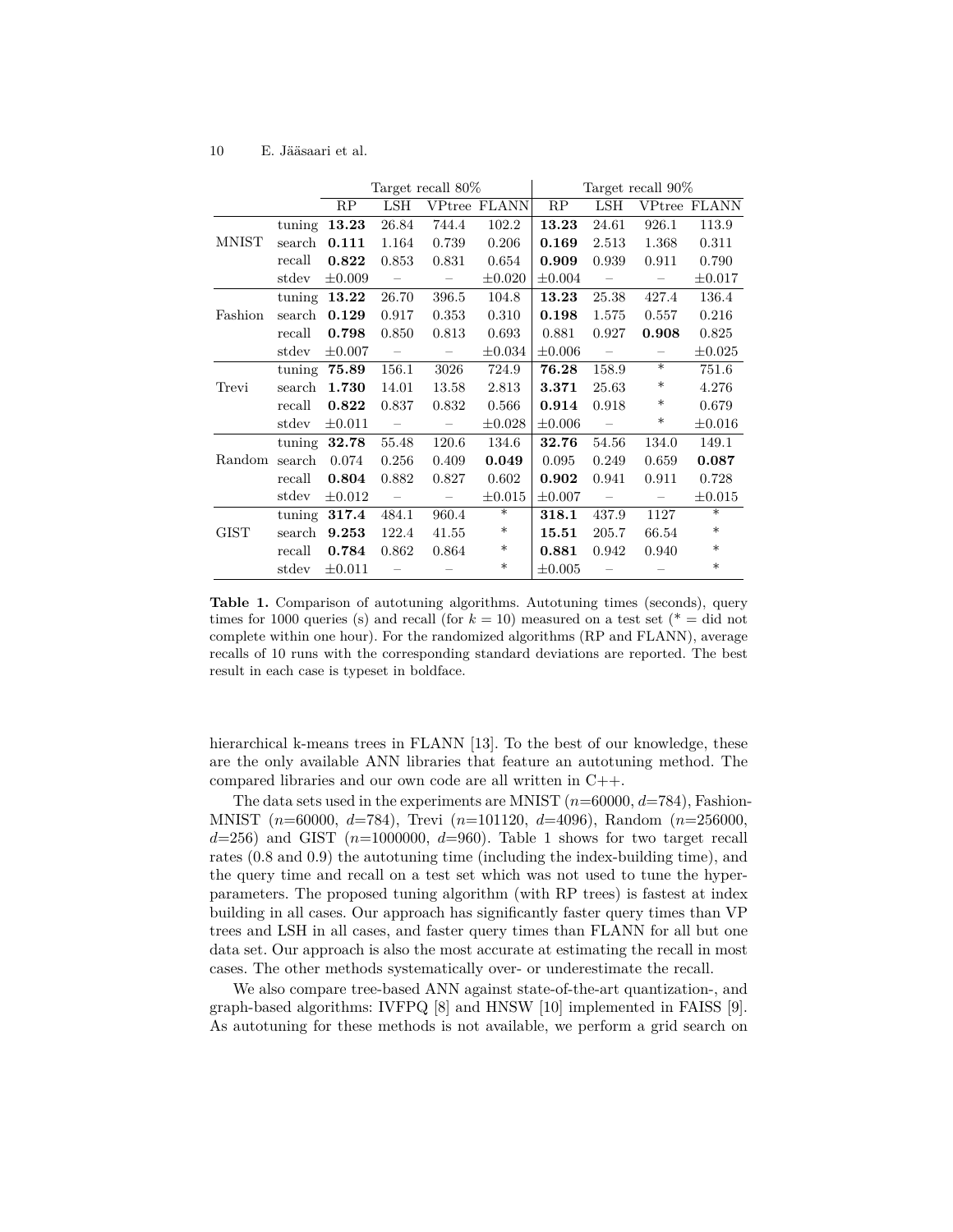

**Fig. 5.** Recall vs. query time (s) for 100 queries for different ANN algorithms.  $k = 10$ .

the possible parameter values. Figure 5 shows that tree-based methods are faster than PQ (except on highest recall levels) and close to the performance of HNSW. We emphasize that according to an independent benchmarking project<sup>5</sup>,  $HNSW$ is the fastest ANN algorithm available. Multi-probe LSH and VP tree are also included in the comparison; they are significantly slower than the other methods.

Finally, we compare the index building time (Table 2). Even though HNSW has faster query times, RP trees are significantly faster to build. The whole autotuning takes less time than building a single HNSW index. We emphasize that these results are on a single thread; the differences become more pronounced with multiple threads as the indexing process is embarrassingly parallel for trees. An implementation of the proposed algorithm is available in the MRPT library<sup>6</sup>.

**Acknowledgments.** This project was supported by Business Finland (project 3662/31/2018 Advanced Machine Learning for Industrial Applications) and the Academy of Finland (project 311277 TensorML).

 $5 \text{ https://github.com/erikbern/ann-benchmarks}$ 

 $6$  https://github.com/vioshyvo/mrpt